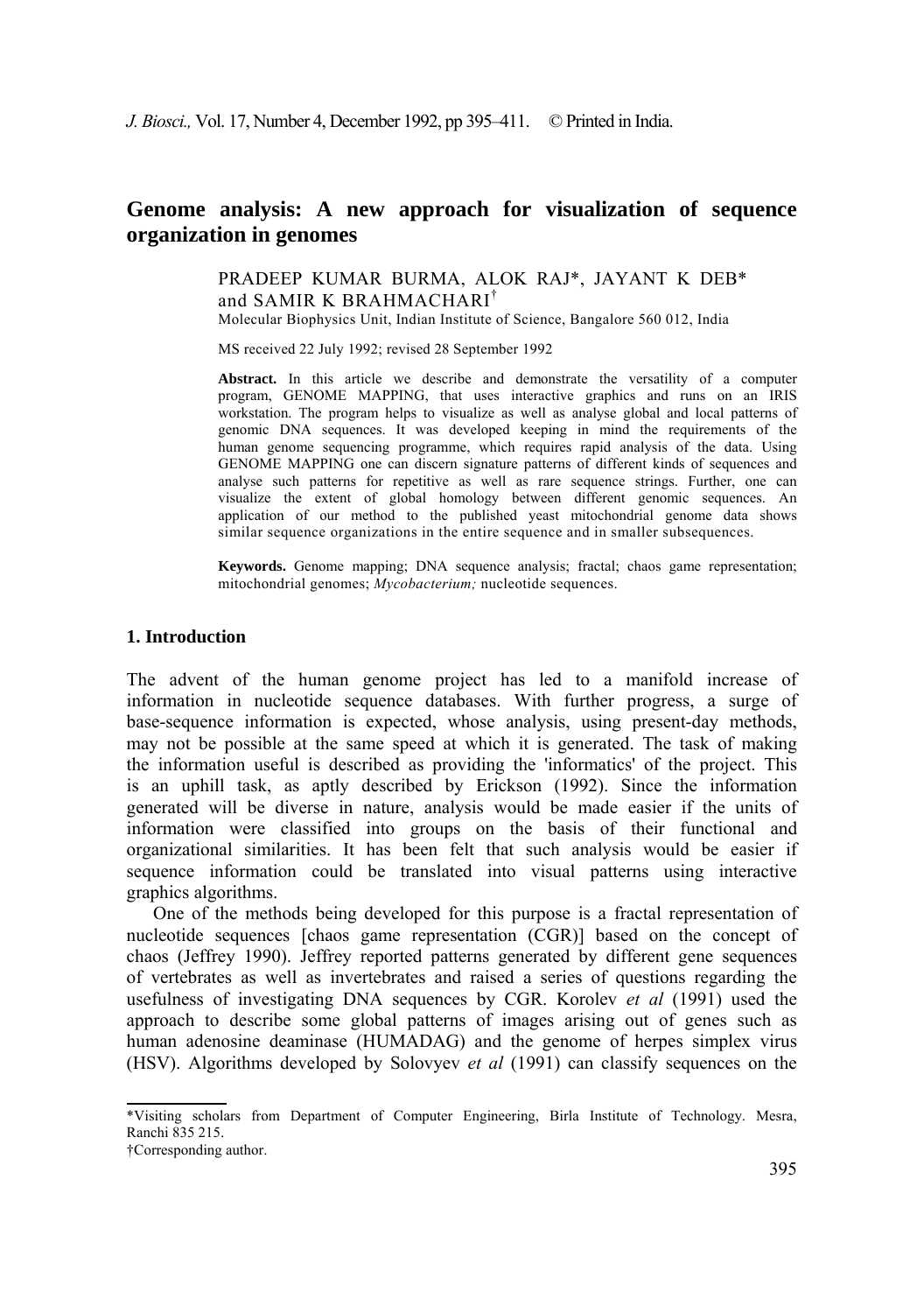basis of their possible function in the genome *(e.g.* introns, exons). However, the usefulness of these algorithms can be realized only after megabasepair-long DNA sequences have been classified on the basis of global organizational patterns. Further, the algorithms would have an additional advantage if quantitative information could be obtained about representation of various kinds of subsequences within a sequence of interest.

Visual patterns generated by interactive-graphics algorithms seemed an appropriate approach to analyse long DNA sequences [10 kilobase (kb) to 1 megabase (Mb)]. Keeping this in view, we have addressed the following questions in the present work: (i) Can visual patterns generated by long DNA sequences be used as indicators of homology between two sequences? (ii) Can sequences that are highly repetitive be recognized in such images? (iii) If so, can the repetition frequency be known? (iv) Is it possible to explore the effectiveness of CGR to identify sequences that are rare or absent in a given long sequence? (v) Would images generated by smaller fractions of a long sequence reflect the overall image, or does a fraction of the sequence generate its own characteristic image?

We developed a computer program based on the CGR technique on an IRIS 4-D workstation (Cyber 910 machine). This program, GENOME MAPPING, has novel features that enables one to rapidly analyse megabase-long DNA sequences as a single data file. It not only allows one to visualize global and local patterns in the sequences but also provides quantitative information. In this paper, we describe the versatility of the program. We have used the complete genomic sequences of human, mouse, fin whale and yeast mitochondrial DNA from the EMBL database for illustration of the method. We have also compiled partial genome sequences of *Mycobacterium leprae* and *Μ. tuberculosis* from the available sequence data, plotted them using GENOME MAPPING, and visualized their organization.

# **2. Methods**

# 2.1 *Program description*

In GENOME MAPPING the entire sequence is plotted in a square (figure 1) whose corners are marked "A, 'T', 'G' and 'C' following the basic rules of CGR (Jeffrey 1990, 1992), wherein each base in the sequence is a dot occupying one pixel area. The plotting is as follows: the origin is at the centre of the square; the first base is plotted halfway between the origin and the corner corresponding to the base, the second base is plotted midway between the first point and the corner corresponding to the second base, and so on. Figure 2 illustrates the plotting of a five-base sequence, GTCGC. The large square can be subdivided into four quadrants, each quadrant denoting subsequences or strings ending with the base marked at the corner of the quadrant (figure 1). Each of the four quadrants can be further divided into four subquadrants, each subquadrants now describing strings whose last two bases are identical. The step-by-step division of quadrants can be carried out till a quadrant of size one pixel is reached. In other words, if the entire square, with sides of length 1 say, is divided into a number of subquadrants with sides of length  $2^{-n}$ , then each subquadrant will contain points representing all subsequences with the same final *n* bases. At the present limit of resolution of the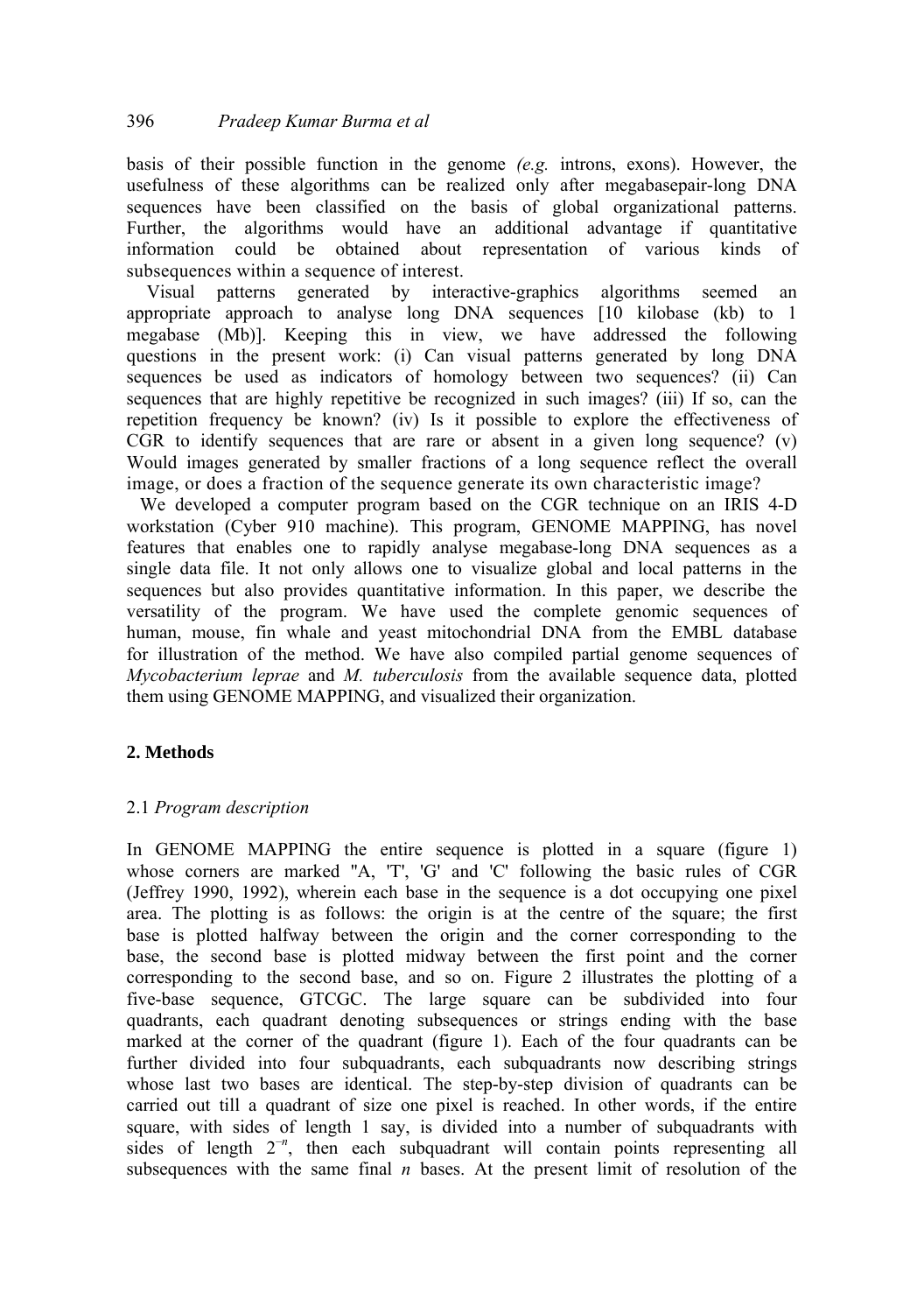

**Figure 1.** The division of the quadrants in GENOME MAPPING. All bases are plotted within the square, each base (A, T, G or C) going into its respective quadrant. Following the rules of coordinate geometry, the upper right-hand quadrant is referred to as the first quadrant, followed by the upper left-hand quadrant, and so on. Thus in this case the plot is in the TGAC configuration. All the points in a given quadrant (i.e. in one of the T, G, A or C quadrants) of the plot correspond to subsequences with the same last base, *i.e.* all sequence strings ending in Τ will be plotted in the Τ quadrant. Further, each subquadrant is defined by a dinucleotide: though all Τ bases are plotted in the Τ quadrant, their position in the quadrant will be determined by the base preceding the T, *i.e*., all Τ bases preceded by A will be plotted in the AT subquadrant, all Τ bases preceded by C will be plotted in the CT subquadrant, and so on. The figure shows examples of subquadrants defined up to three bases only.

screen, the plot size is  $1024 \times 1024$  pixels. However, inaccuracies creep in at this resolution in doing quadrant analysis. The next lower plot size is  $512 \times 512$ , or  $4^9$ pixels, and for our purposes it allows accurate analysis. Here each pixel is defined by a sequence of nine bases. GENOME MAPPING has two versions, *Genfast* and *Gen.* In both versions points are plotted in the same manner as described above, but each version has unique characteristics, which we discuss below.

2.1a *Genfast:* This version of the program plots sequences of a million bases in length in four to five seconds. The characteristics of this version along with examples are described below.

(i) *Configuration:* The sequence to be analysed can be plotted in one of three configurations, CTAG, GTAC and TGAC, as illustrated in figure 3. These configurations have been chosen in such a way that all possible nucleotide strings of the type  $A_mC_n$ ,  $A_mT_n$ ,  $A_mG_n$ ,  $T_mA_n$ ,  $T_mC_n$ ,  $T_mG_n$ , etc. can be matched along a diagonal. This provides visual impact and allows the user of the program to view the concentration of such strings in a meaningful way. This is illustrated in figure 3 by plots of the 78,521-base-long sequence MISCCG (*Saccharomyces cerevisiae*  complete mitochondrial genome) in three different configurations.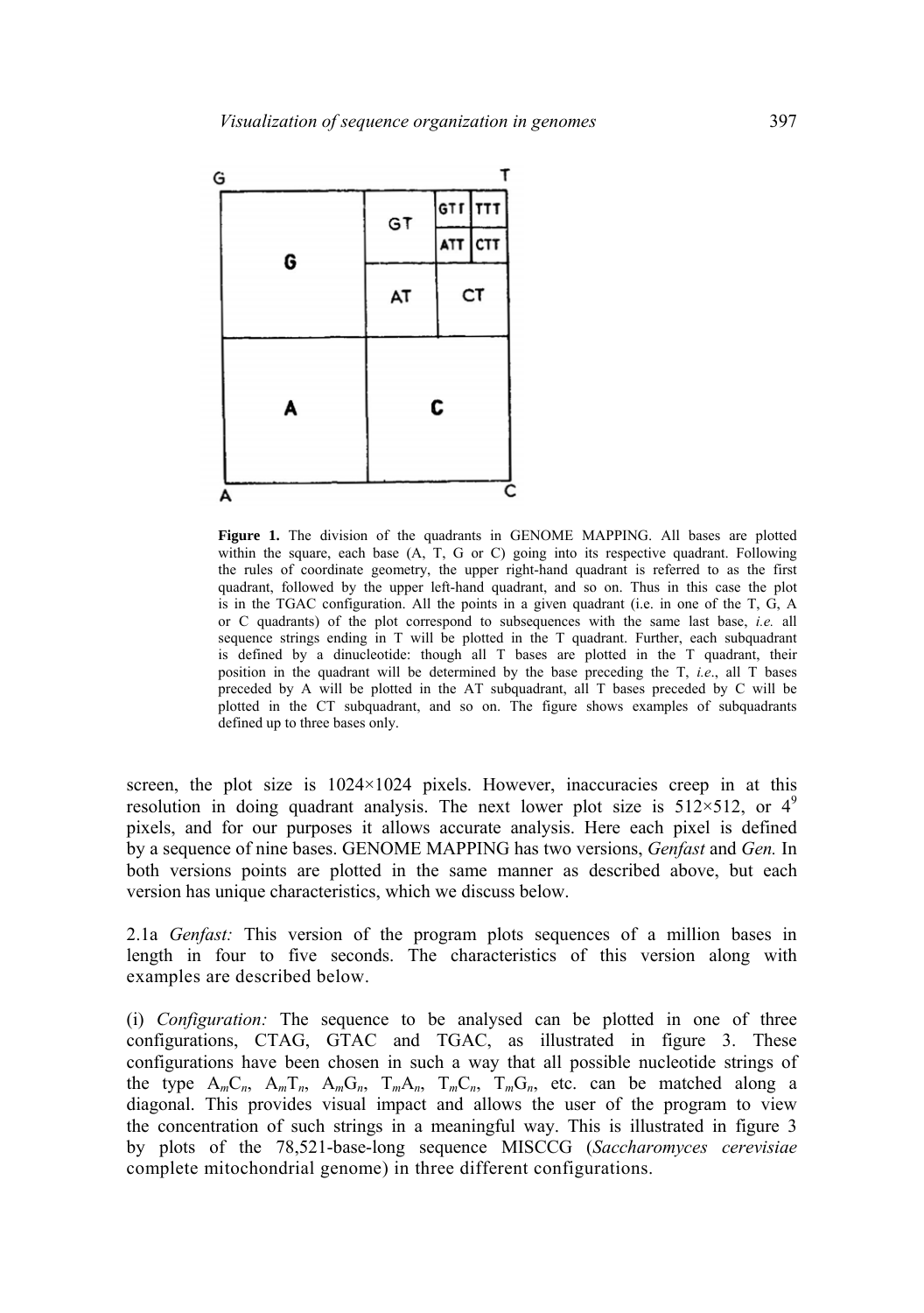

**Figure 2.** The plotting of a five-base sequence, GTCGC. See text for explanation of the steps **(a** to **e).** Note that each base is plotted in its respective quadrant and that its position within the quadrant is guided by the preceding sequence. For example, of the two points in the C quadrant, one is in the 'TC' subquadrant and the other in the 'GC' subquadrant.

(ii) *Colour code and 'step-up':* Since the bases in the sequence are plotted as points in their respective quadrants, many points, depending on their string characteristics, fall in the same coordinates. For example, in the case of MISCCG genome, which has approximately 60% of the sequence repetitive, overlapping points would dominate the genome plot. This leads to a significant information loss. To overcome this, a colour code with a 'Step-up' mode (figure 4) was devised to distinguish between unique points and points with overlap in the plot. This is one of the novel features of this program. Figure 4c shows the colour code used. However, by using the basic colour code one cannot distinguish points with overlap of more than seven; this is taken care of by the 'Step-up' function. In the 'Step-up'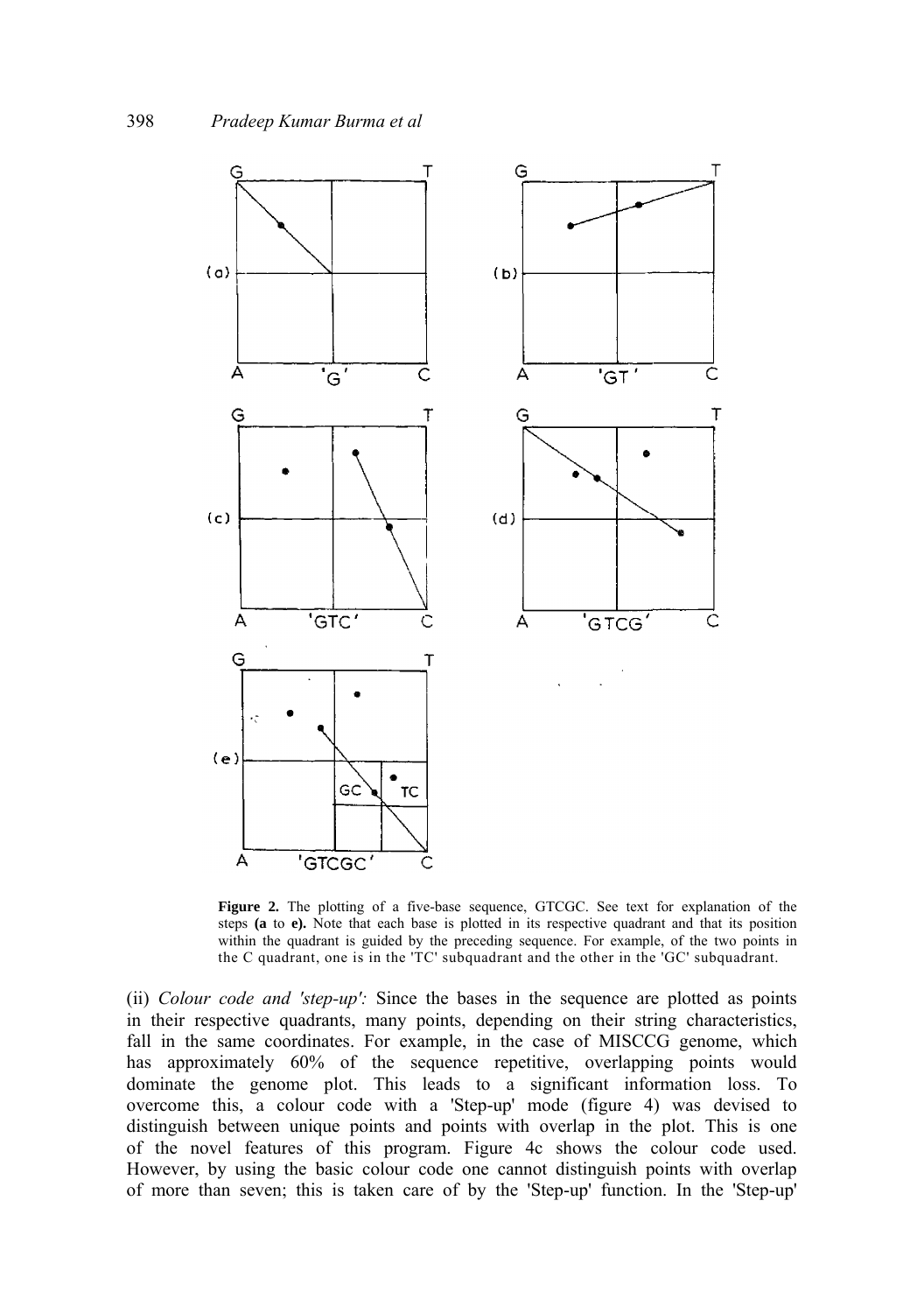

**Figure 3.** GENOME MAPPING plots of MISCCG (*Saccharomyees cerevisiae* mitochondrial DNA, 78,521 bases long) in three configurations: **(a)** CTAG, **(b)** GTAC and **(c)** TGAC. The best representation (which generates a pattern characteristic for this genome) is in the TGAC configuration, as this sequence has a high concentration of  $A<sub>m</sub>T<sub>n</sub>$  sequence motifs/repeats, which is best viewed as a diagonal.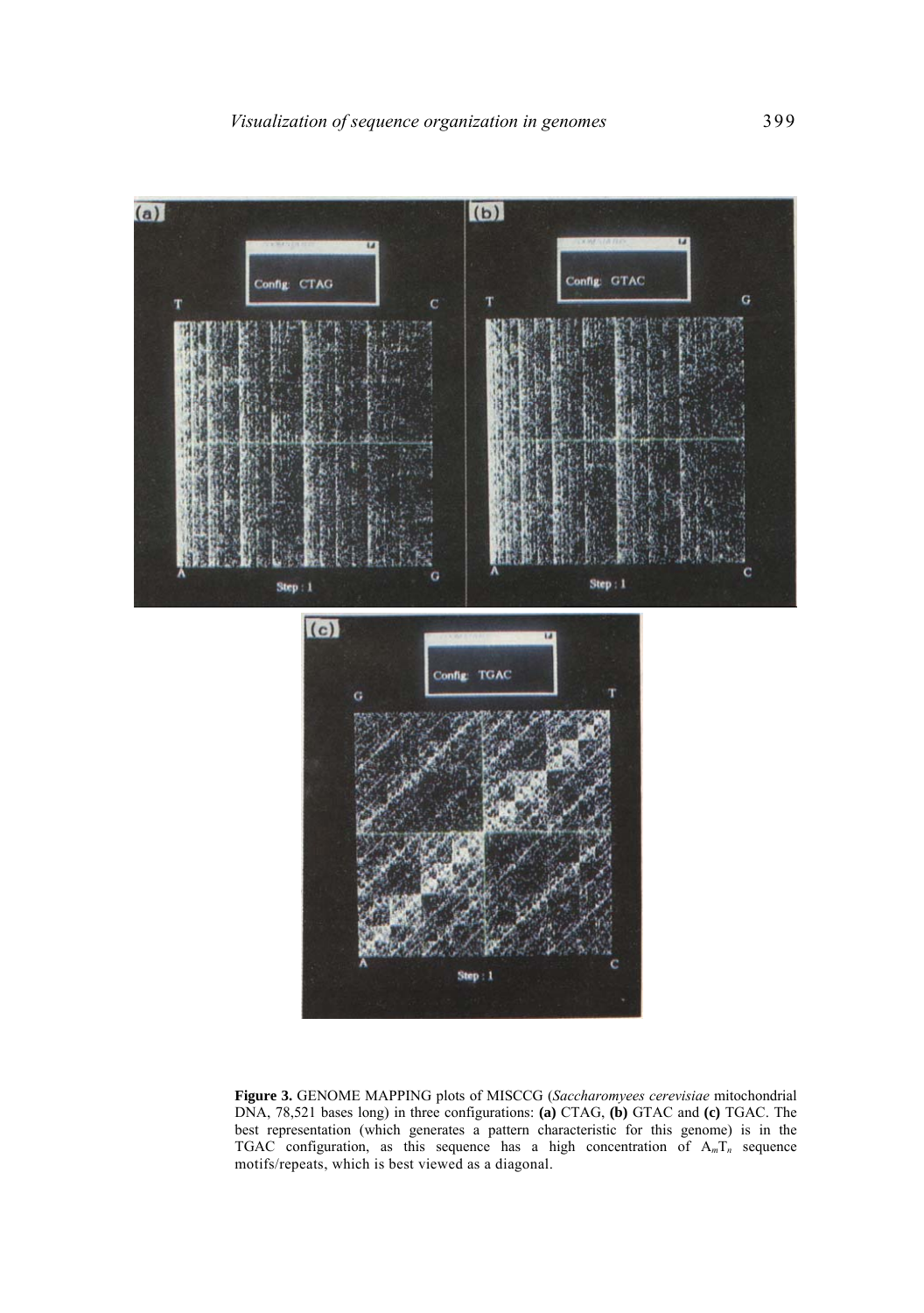

**Figure 4.** (**a,b**). GENOME MAPPING plots of MISCCG sequence in the TATTT subquadrant in (**a**) 'Step-up' 1 and (**b**) 'Step-up' 25, to exemplify the use of colour code and 'Step-up'. The plot in a signifies that in MISCCG strings ending with TTATTT and ATATTT are represented more than strings ending with GTATTT and CTATTT, and that many such strings are present more than once in the sequence (all coloured points). Further, points (red) along the diagonal are represented more than seven times in this genome. The same sequence when plotted in 'Step-up' 25 (**b**) shows coloured points only along the diagonal, which indicates that these strings are represented more than 25 times in the genome (yellow 26-50, green 51-75, and blue 76-100). (c) The colour code as explained in text, where *Ν* stands for the step-up mode. For example, in b, *Ν* = 25.

mode one selects steps ranging from 5 to 2000. Selecting a 'Step-up' of *Ν =* 5 means that the colours of the basic colour code indicated change by multiples of five; white indicates points arising owing to overlap of 1 to 5 points, yellow 6 to 10, and so on. Figure 4 also illustrates a result of use of 'Stepup'.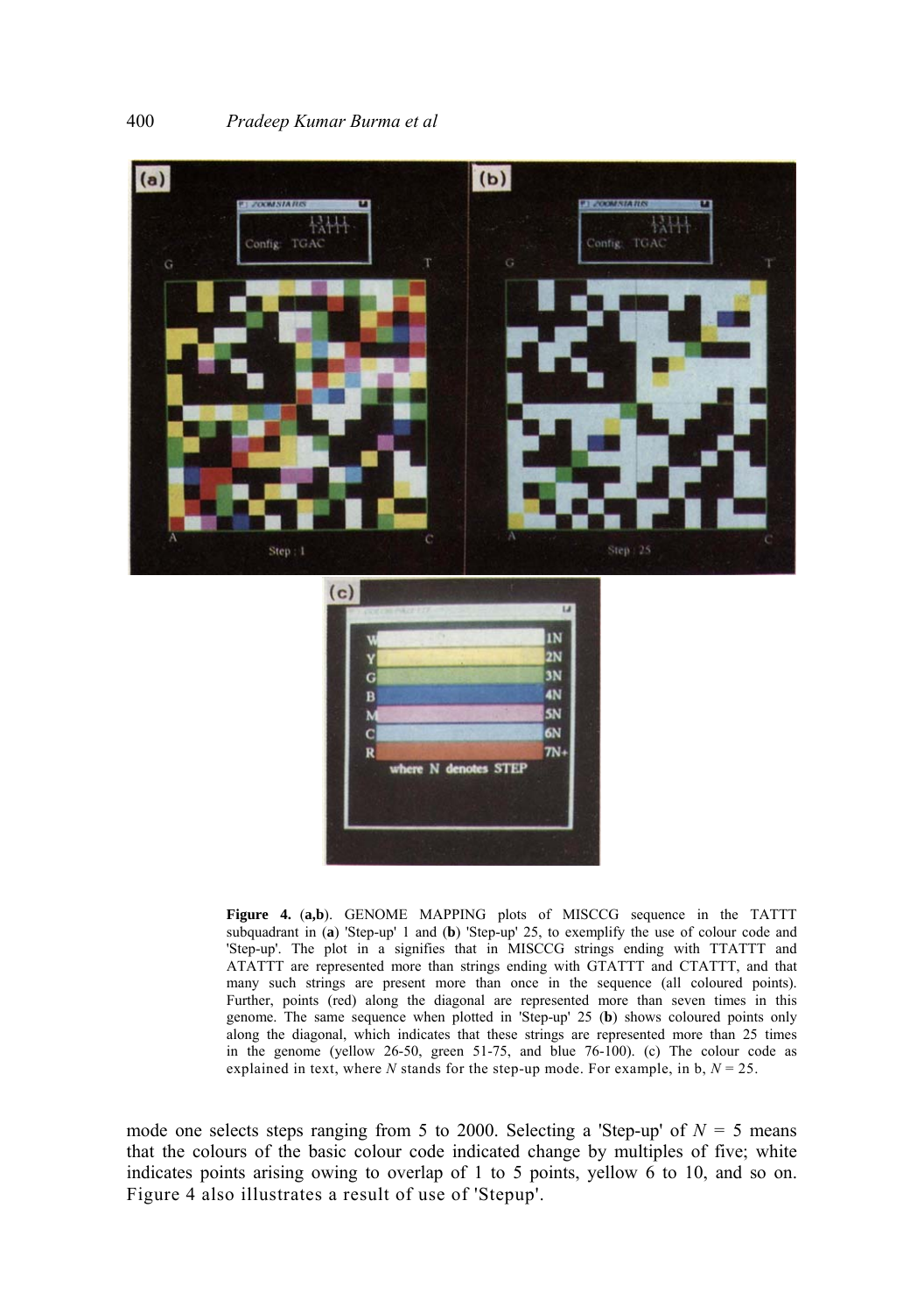As already stated the 'Step-up' mode combined with the colour code can be used to search for highly repeated sequences. In MISCCG, cyan is the highest colour level observed at step 100 and there are only two such points in the whole plot arising due to the occurrence of  $(AT)$ <sub>5</sub> sequence motifs. Once such points have been identified the question arises as to what sequence strings give rise to these points. The 'Zoom' function provides an answer to this question.

(iii) *'Zoom' function:* Two zoom functions, 'Zoom' and 'Zoom quadrant' have been incorporated, in 'Zoom', an area of  $40 \times 40$  pixels (defined by a string of six) around the cursor is magnified 6·25-fold and displayed on the side screen along with the string defining the area. This function helps the user to get an idea of the general pattern of string representations in the sequence. The 'Zoom quadrant' function helps the user to find the sequence of points up to a string length of nine. This function is basically the converse of the idea of quadrants and subquadrants mentioned earlier. Figure 5a shows the plot of MISCCG sequence after the seventh zoom. In this plot all points (16 in number) end with the string definition TAATAAA. Each of these points can then be defined by strings of nine (figure 5b). The 'Zoom' facility along with the colour code and 'Step-up' mode immediately shows the approximate number of occurrences of these strings in the sequence being analysed.



**Figure 5. (a).** GENOME MAPPING plot of MISCCG after seventh zoom in the 'Zoom quadrant' function. As indicated in the top of the figure the quadrant zoomed first was the A quadrant. The second zoom was of the A subquadrant of the A quadrant, *i.e.* the square defined by the dinucleotide AA. Thus, after seven zooms, all the points in the plot are defined by the string TAATAAA. This can further be zoomed twice, at the present limit of resolution of the screen. **(b)** Definition of each small quadrant of the plot in a. As mentioned all points in this plot represent strings ending with TAATAAA, and the different small squares define the two bases  $(Y \text{ and } X)$  preceding this string. For example, the yellow square in **a** represents sequences of the type TTTAATAAA, while the blue square is defined by the string TATAATAAA.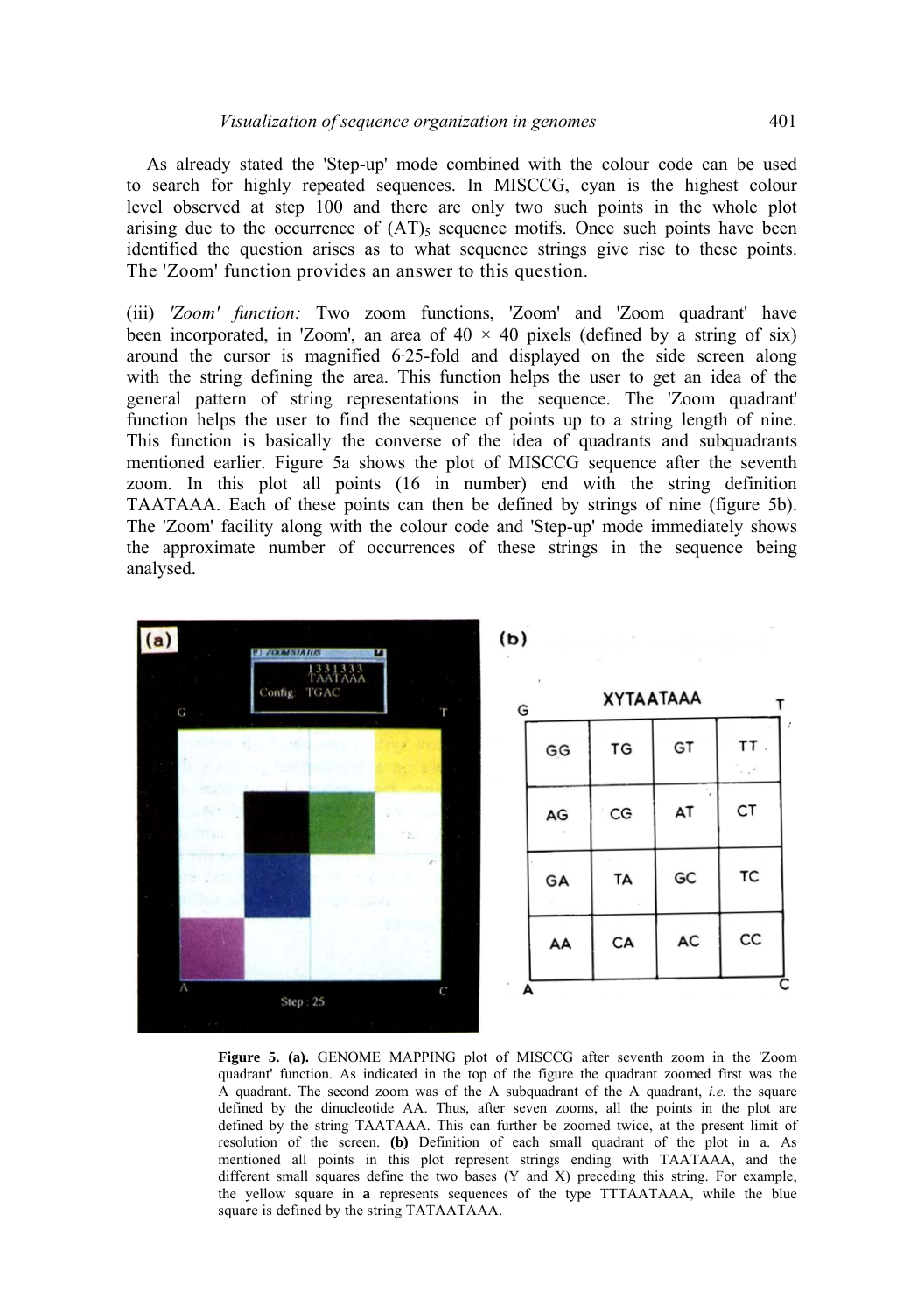## 2.1b *Gen*

In *Gen* points are plotted in a similar manner, but the position of each base in the sequence along the string is stored in the computer memory. Therefore, the time taken for plotting is longer than with *Genfast,* approximately 90 min for a millionbase-long sequence.

A *Gen* map can be plotted in any one of the three configurations mentioned and in any one of the 'Step-ups' described. It also has the same colour code as *Genfast.* 

Once the plot is completed, the 'Zoom' functions can be used to analyse points of interest. In this plot the 'Zoom' not only shows strings (three to six bases long) defining the zoomed area but also displays the number of occurrences of a particular string and its position in the loaded sequence. The colour code also shows points with overlap. By analysing the occurrence of the repeated sequences represented by such points, one can tell whether the repeats are tandem or dispersed in nature. While *Genfast* can be used for rapid analyses of sequences, *Gen* is suitable for more detailed analyses.

#### 2.2 *Software description*

The GENOME MAPPING software was implemented on a Silicon Graphics IRIS 4-D series workstation running NEWS (Network Extensible Window System). The minimal computer configuration required is an IRIS 4-D workstation with 8-bit colour plane. The software was written in the C programming language in a UNIX environment. The programming interface was provided by the GL graphics library, which contains both low-level and high-level routines and types written in C for interacting with the window system. The window system provides high-performance graphics to a hierarchy of resizeable windows on a bit-mapped-graphics display device. The software exploits the mouse-driven management capabilities of the window system, based on the ability to 'steal' events. In order that application may respond in real time to every event, the user takes advantage of the continuous polling system rather than queuing, without getting far behind relative to the actual position of the mouse. All the described functions like 'Step-up', 'Zoom', etc. are carried out using the mouse. Figure 6 shows the system flow chart. The software is extendible with few changes in the existing program.

#### **3. Results and discussion**

The human genome contains 50,000 to 100,000 genes of which only about 5000 have been sequenced, most of them partially. To date, sequences of approximately 70 million base-pairs of the expected three billion have been generated. At present, the total length of accumulated sequences is doubling every two years. The vast amount of sequence information thus generated will have no meaning until it can be assessed, visualized, tested and studied. As mentioned earlier, this software was developed keeping the human genome sequencing programme in view, so that the immense amount of sequence data expected to be generated could be analysed speedily. The main utility of the program in the present form is, besides its facility for classifying sequences into different groups on the basis of their local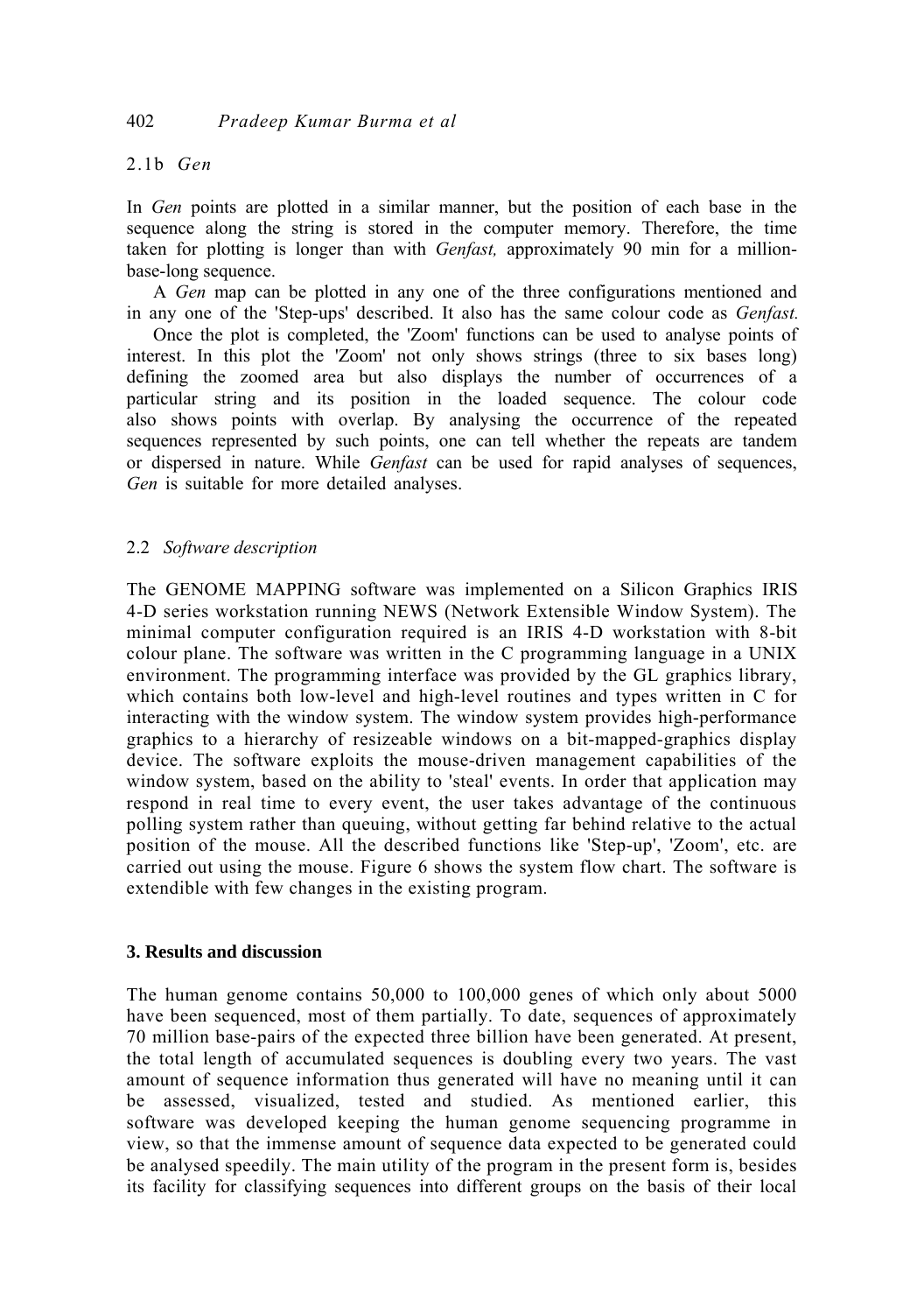

#### **SYSTEM** FLOW DIAGRAM FOR GENOME MAP

Figure 6. System flow diagram for GENOME MAPPING. TO plot a sequence the configuration of the plot is chosen first with the view menu, followed by the 'Step'. The sequence to be plotted is chosen from the sequences stored in the memory of the program (at a time ten different sequences can be stored). Zooming can be done using the 'Zoom' (arbitrary zooming) or 'Zoom quadrant' menus. In the *Gen* version of the program, while using the 'Zoom' menu one can also select the string size (3 to 6).

and global patterns, is in identification of highly repetitive sequences, as well as sequences that are rare or absent.

In the preceding section, the program was described in detail. In this section we demonstrate its utility in investigating long DNA sequences. In this paper we do not seek to analyse new sequence data but to highlight the versatility of the method using available sequence data that have previously been analysed using other approaches.

#### 3.1 *Genome plots as indicators of homology*

The entire nucleotide sequences of several mammalian mitochondrial DNAs are known. These genomes are similarly organized. Nevertheless, the similarity ranges from 20% to 90% in different regions and large changes in extent of homology occur even in respect of the same coding region (Singer and Berg 1991). For example, in the mouse mitochondrial genome there are regions that show 70–75% homology with the human mitochondrial genome as well as regions that show 20–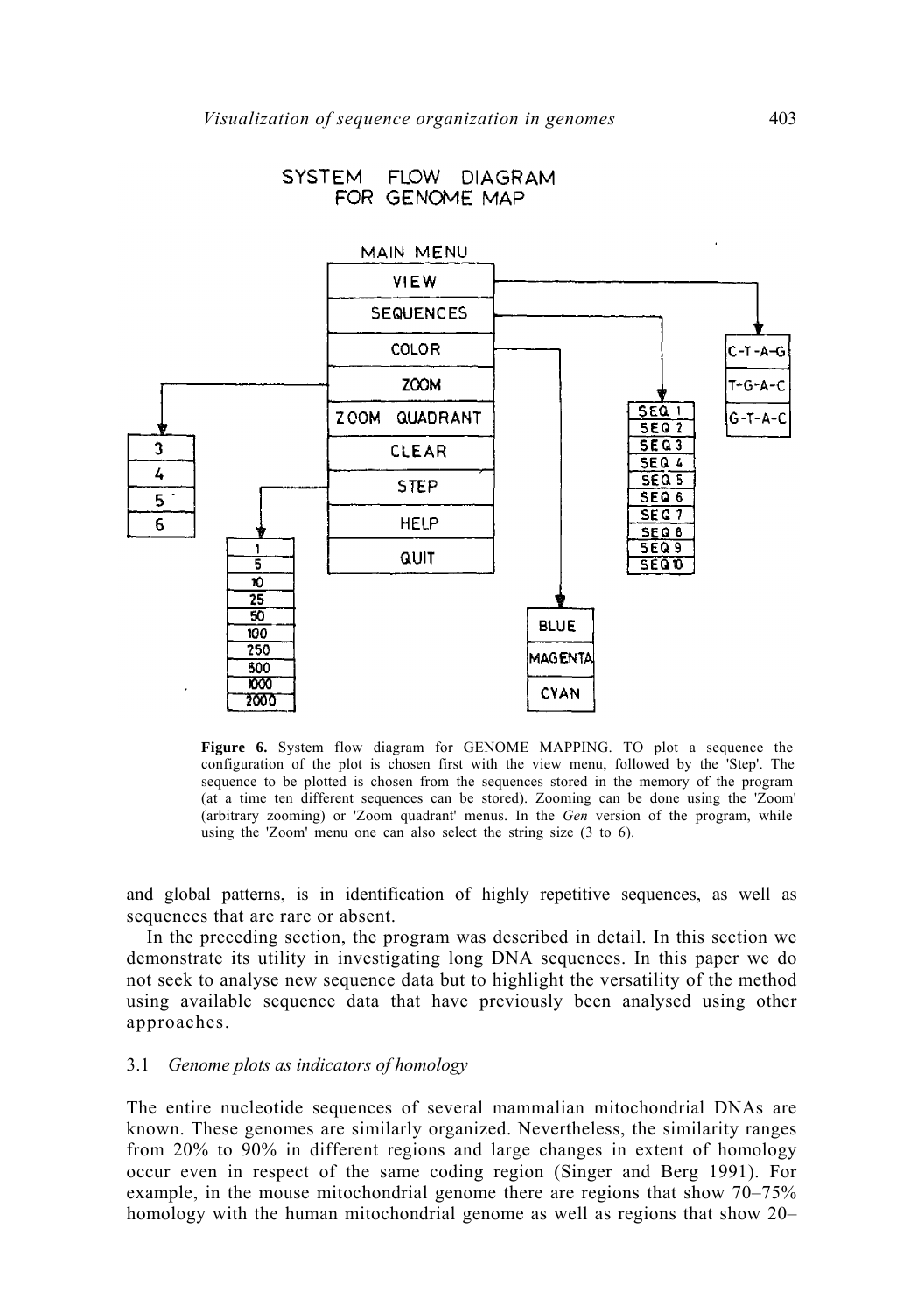## 404 *Pradeep Kumar Burma et al*

30% homology (Bibb *et al* 1981). We used GENOME MAPPING to visualize the global homology between three representative mammalian mitochondrial genomes. Figure 7 shows GENOME MAPPING plots of complete sequences of *Homo sapiens* (MIHSCG, 16,569 bases; figure 7a), *Mus musculus* (MIMM, 16,295 bases; figure 7b) and *Balaenoptera physalus* (MIBPCG, 16,398 bases; figure 7c) mitochondrial DNA taken from the EMBL database. The striking similarity between the three plots in figure 7 provides a visual impression of the overall (giobal) sequence homology between the genomes. There are algorithms available to examine sequence homology between a query sequence and a target sequence, which would give a quantitative analysis of the regions of homology (Wilbur and Lipman 1983). However, these algorithms become computer-intensive with increase in size of either the query or the target sequence. The aim of using the GENOME MAPPING plots is to compare homology between very large sequences in a qualitative fashion. A comparison of complete genome patterns can be obtained by this method. Depending upon global homology a decision can be taken whether computerintensive but quantitative algorithms are required for estimates of sequence homology.

# 3.2 *Global sequence organization gives rise to signature patterns in GENOME MAPPING plots*

The pattern of dense and sparse triangles in the plots of mammalian mitochondrial genomes (figure 7) arises because the G quadrant as well as the upper diagonal halves of the adjacent quadrants (i.e. the Τ and A quadrants) are sparsely populated with points (see figure 7d). This global pattern is reflected in progressively smaller subquadrants. For example, the C subquadrant can be diagonally divided into a dense and a sparse region. The sparse region arises owing to rarity of sequences ending with GC, as well as sequences represented in the upper diagonal halves of the subquadrants TC and AC, *i.e.* sequences of the type GTC, GAC, GTAC, etc. On the other hand, the yeast mitochondrial genome (see figure 3c) exhibits a pattern different from that of the mammalian mitochondrial genomes. The high density of dots in the AT diagonal of the plot of the former reflects the presence of  $A_mT_n$ repeat motifs in the genome. Looking at the same plot in other configurations, one realizes that whereas  $T<sub>m</sub>C<sub>n</sub>$  sequences are also represented (figure 3b),  $G<sub>m</sub>C<sub>n</sub>$  are represented to a much lesser extent (figure 3c). The presence of dot-rich diagonals along the AT line in the G and C quadrants (figure 3c) also signifies that sequences of the kind  $A_mT_nG$  and  $A_mT_nC$  are highly prevalent in the yeast mitochondrial genome. The organization of the repeats, meaning whether the repetitive strings are randomly dispersed in the genome or are present in clusters, can be found out using the *Gen* version of the program, as this version indicates the positions of occurrence of a query string.

Thus, related sequences are likely to exhibit signature patterns. To prove that the patterns generated by genomic sequences are not an artefact of the methods of analysis, we plotted a 20,000-base-long random sequence (generated using random number generator program). This sequence did not lead to any distinct pattern. However, as we limited the randomization by giving weights to particular bases, patterns began to appear (figure 8). The implication is that a pattern usually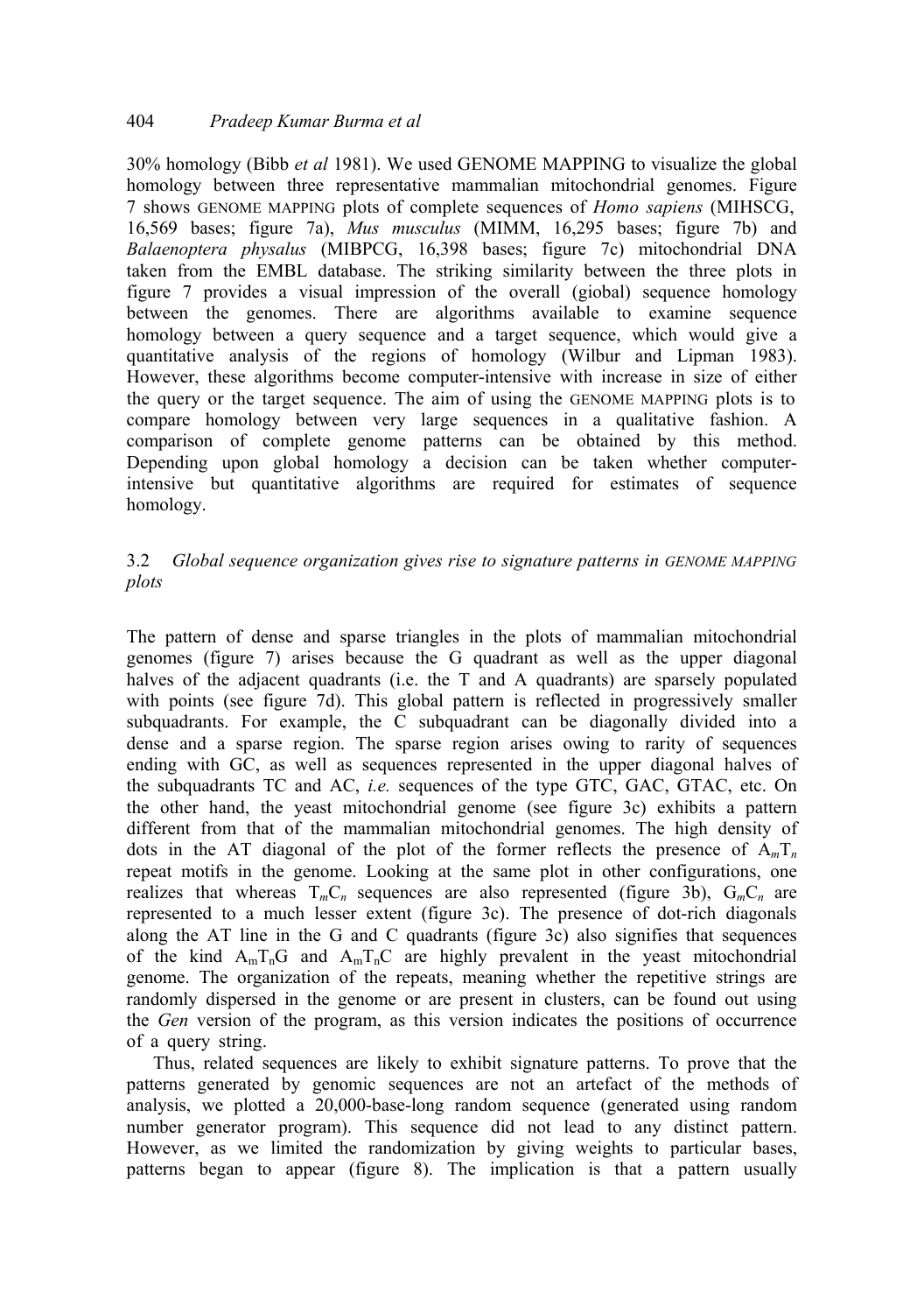

Figure 7. (a-c). GENOME MAPPING plots of mitochondrial DNA sequences of **(a)** man, *Homo sapiens* (MIHSCG, 16,569 bases); **(b)** mouse, *Mus musculus* (MIMM, 16,295 bases); and **(c)** fin whale, *Balaonoptera physalus* (MIBPCG, 16,398 bases). Note the similarity of pattern exhibited by the three mammalian mitochondrial genomes. The red arrow in these plots points to an example of 'holes' that have arisen owing to the rare occurrence of strings ending with CGC, of which GCGC is practically absent. **(d)** Diagram showing the distribution of points in the various subquadrants of the plots in **a, b, c.**  Dotted regions represent particular strings that occur with higher frequency in the DNA sequence.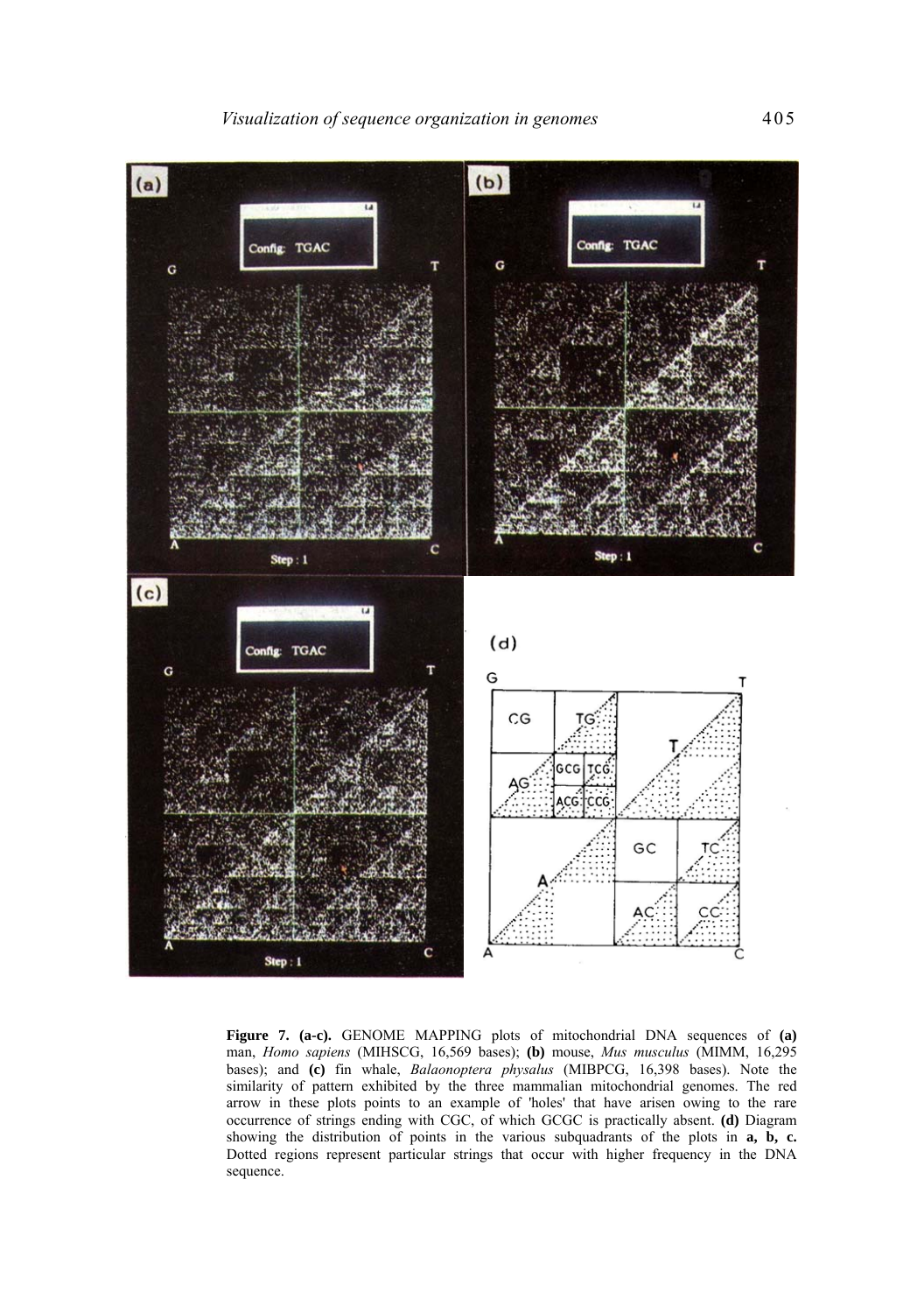

**Figure 8.** Plots of a 20,000-base-long generated random sequence in which **(a)** all the four bases are present in equal percentage; **(b)** A, T, G and C are in 30, 30, 20 and 20% respectively; and **(c)** A and C comprise 31 % each, Τ 25% and G 13% of the generated sequence, as found in the MIHSCG sequence. Note that, whereas a random sequence with equal weights to all four bases does not lead to any distinct pattern **(a),** limiting the randomization by skewing the base composition leads to generation of certain patterns **(b**  and **c)** with some similarity to the plots of real genomic sequences. However, absence of particular subsequences and presence of certain distinct repeat motifs are not seen in the plots of randomly generated sequences.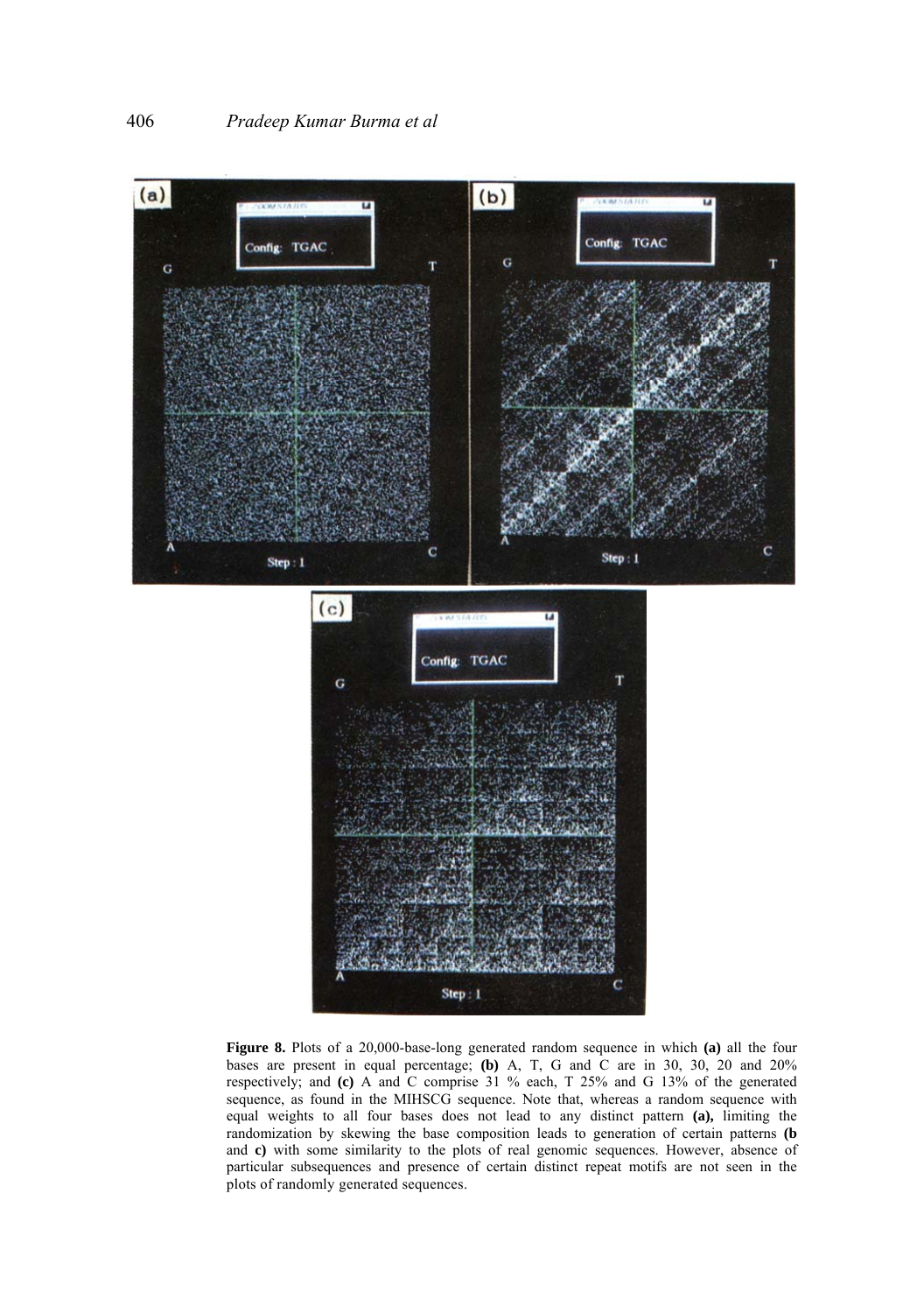emerges if the sequence being plotted is skewed in base composition and is rich in repetitive sequences or shows rare occurrence of certain sequence motifs. Once a series of such patterns are generated from a database, any new sequence can easily be classified after matching with the library of patterns.

#### 3.3 *Sequences absent or under-represented are viewed as 'holes' in the plot*

A striking feature of the plots of the mammalian mitochondrial genomes (figure 7) is the complete absence of points in certain regions, which we have termed 'holes'. These 'holes' represent strings or subsequences that are absent in the plotted sequence. In the example, the hole in the G quadrant is mainly due to rare occurrence of sequence strings of the type NGCG, where Ν is any of the four bases (*i.e.* CGCG, TGCG, AGCG and GGCG). This implies that in the C quadrant the GC subquadrant would be sparsely populated with points as this subquadrant represents a subset of the NGCG type of string. This is also clear in figure 7. Further, of the four possible smaller subquadrants in GC (defined by triplets), sequences ending with CGC are rare and those ending with GCGC are practically absent. These plots thus allow identification of strings of sequences that are rare or absent. To our knowledge there is at present no other algorithm available if one wants to search for absence of certain sequences in a given long sequence (although algorithms to search for repetitive sequences are available).

# 3.4 *GENOME MAPPING plots of Mycobacterium sequences*

As we mentioned at the beginning of this section, this software will be of great help in analysing long stretches of new sequence data. As an example, we have compiled the available sequence data of *Mycobacterium tuberculosis* and *M. leprae*  (figure 9). The EMBL database has 23 entries for *M. tuberculosis* and 22 for *M. leprae.* All sequence entries for each species were linearly arranged in a single file, 31,153 bases in the case of *M. tuberculosis* and 26,698 bases in the case of *M. leprae.*  While compiling the available sequences into a single file, we took care to see that sequences of the same genes were not duplicated. The plots in figure 9 clearly highlight the differences in sequence organization between the two genomes. *M. leprae* has a GC content of 55·8% while *M. tuberculosis* has a GC content of 63% (Imaeda *et al* 1982). This difference is reflected in the respective genome plots (figure 9). In the plot of the *M. tuberculosis* sequence, the A and Τ quadrants are more sparsely populated than in the plot of the *M. leprae* sequence. Further, owing to the higher GC content of the *M. tuberculosis* genome, its plot (figure 9a) shows a very distinct pattern, whereas the *M, leprae* plot (figure 9b) is rather diffuse. Further, sequences of the kind  $A_m$   $T_n$  are under-represented in both genomes (note the blank diagonals along AT in figure 9).

At this point one might wonder whether these plots are a faithful representation of the whole *Mycobacterium* genome because less than one per cent of the entire sequence has been plotted in each case. In other words, will these patterns be retained when more of the genome is sequenced and plotted on these maps?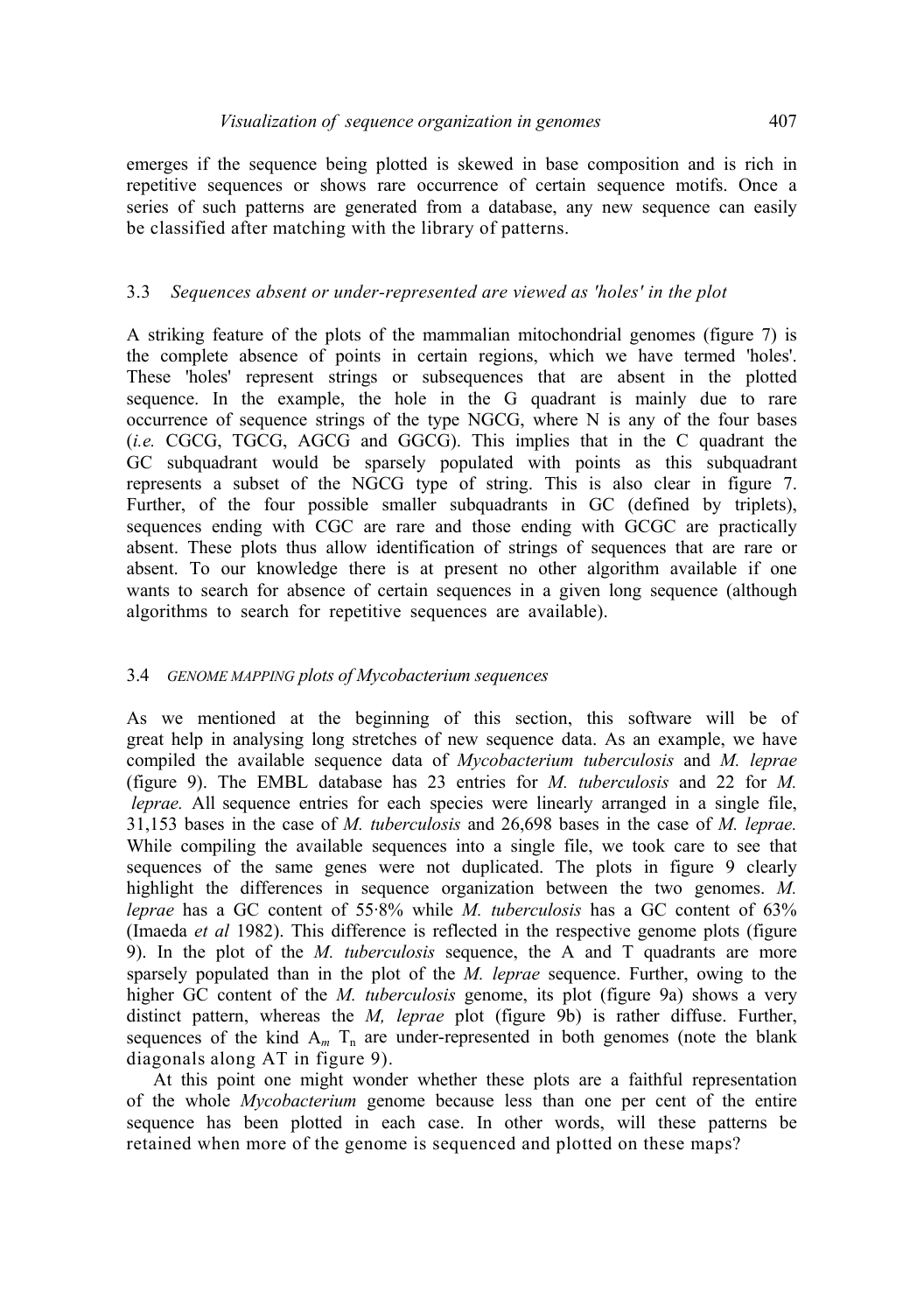

**Figure 9.** GENOME MAPPING plots of sequences of **(a)** *M. tuberculosis* (31,153 bases) and **(b)**  *M. leprae* (26,698 bases) compiled from the existing EMBL database.

# 3.5 *Do patterns exhibited by a small percentage of the genome reflect the global or overall pattern of the genome?*

To address this problem we subdivided the yeast mitochondrial genome (MISCCG) arbitrarily into four smaller units ranging in size from 17,000 to 20,000 bases, and plotted them on GENOME MAPPING plots (figure 10). Interestingly, we found that the basic pattern exhibited by the complete genome is also seen in plots of these units. Figure 10b shows the plot of the last 18,493 bases of MISCCG (fragment IV in figure 10a), and figure 10c the plot of fragments III and IV combined (36,472 bases). We also compiled bits of sequences picked up randomly from MISCCG genome into one sequence and plotted it (figure 10d). Here too the basic pattern of the MISCCG plot is present. This plot is similar in exercise to that of the compiled sequences of the *Mycobacterium* genome in figure 9. From this exercise we conclude that once a pattern has set in even from a small percentage of the genome, it will be preserved upon plotting more and more sequences of that genome. In other words, the sequence organization of the yeast mitochondrial genome is similar at several vastly different length scales. This feature, suggestive of (fractal-like) long-range order in sequence, is becoming increasingly apparent from published analyses of a number of genomic DNA sequences (Peng *et al* 1992). At this juncture we can only speculate that the patterns seen in the plots of the partial *Mycobacterium* genomes may indeed be a true representation of the whole genome. We point out here that sequence similarities at different scales are exactly what one would expect if at least some of genomic evolution were to occur through gene duplication (Ohno 1970).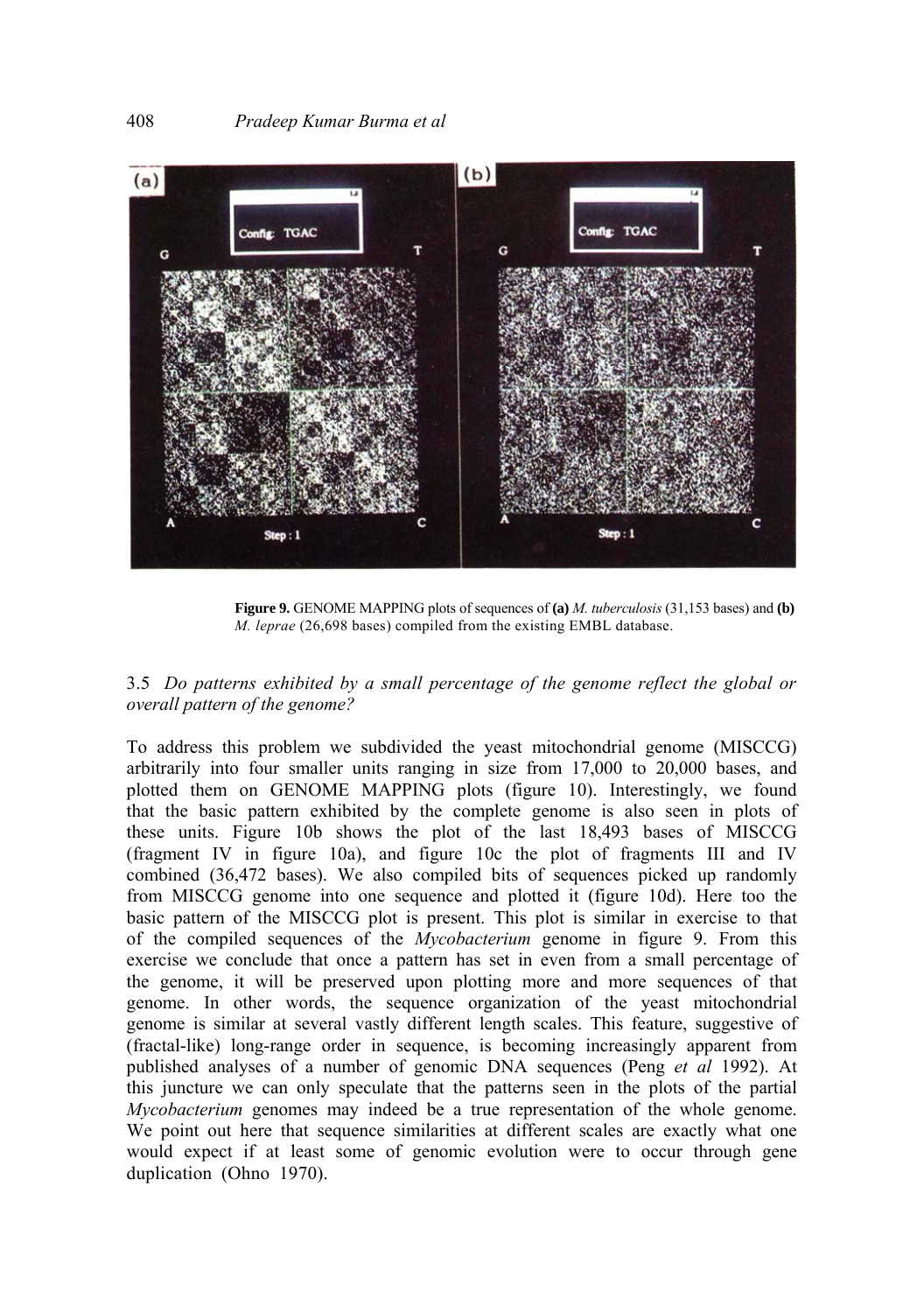

**Figure 10. (a)** Diagram showing subdivision of MISCCG into four parts: I, 20,872; II, 20,951; III, 17,979; and IV, 18,493 bases. The plots of these smaller fragments exhibited the basic pattern of the whole MISCCG. **(b)** Plot of sequence IV. **(c)** Plot of sequence VI (subdivisions  $III + IV$ ). As is clear the plots of sequences by addition of these smaller fragments e.g., sequence V to IX only reinforces the pattern. **(d)** Plot of a 20,243-base-long sequence generated by randomly taking bits of sequences from MISCCG and compiling them into a single sequence. All these plots reflect the global pattern of MISCCG (see figure 3).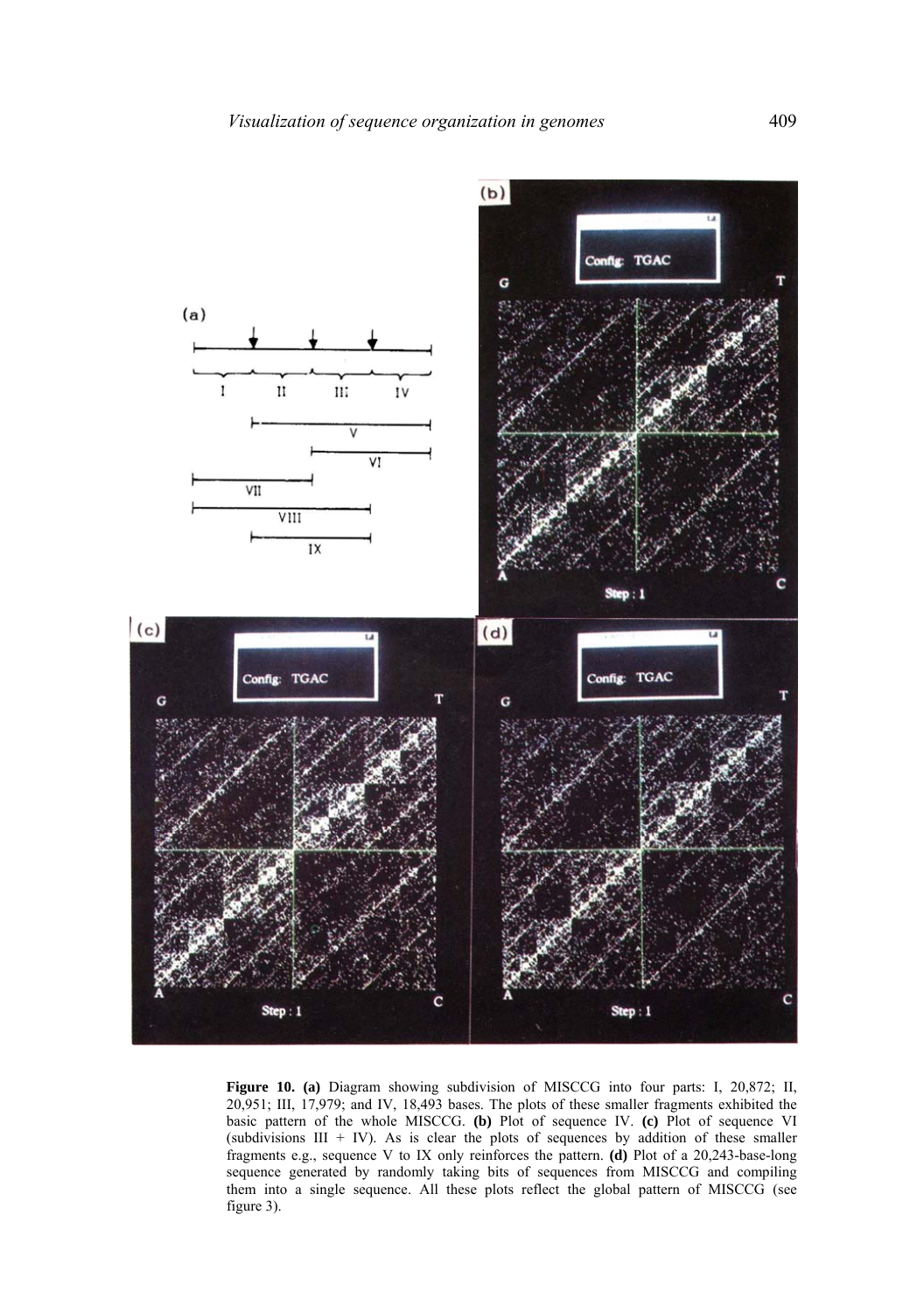# 410 *Pradeep Kumar Burma et al*

# **4***.* **Future prospects**

#### 4.1 *Searching for new repeats*

With appropriate modifications to the present version of the program, the plots can be used to identify unknown repetitive sequence motifs in a given genomic sequence by masking known repeats. This could be achieved through pixel-by-pixel subtraction of one plot from another.

# 4.2 *Gene/sequence duplications*

GENOME MAPPING can be used as a good indicator of gene duplication. If a long stretch of sequence is duplicated it would give rise to a large number of yellow points (in step 1) in the plot, as a large number of nonanucleotide sequences, *i.e.*  sequence strings with the last nine bases set by the positions of the points (pixels) that represent them, would be present at least twice. The probability of a large number of nonanucleotide sequences occurring twice in a random sequence is extremely small. A large number could, however, occur if a sequence (say a gene) is duplicated *in toto.* 

# 4.3 *Analysis of chromosomal regions using GENOME MAPPING plots*

All eukaryotic chromosomes show specific banding patterns with various banding techniques (*e.g.* G-banding). These patterns represent the basic organization of the band-positive or band-negative regions in the chromosomes. Similarly, the polytene chromosomes of the fruit fly *Drosophila* show a band and interband organization. We are attempting to identify GENOME MAPPING patterns of band and interband regions of polytene chromosomes to understand sequence organization in these regions.

#### 5. **Conclusions**

Our approach of graphical representation of genomic sequences based on CGR is likely to have a number of varied applications. As we have demonstrated in this paper, GENOME MAPPING plots can be used to look at global homology between two given sequences, as well as for identification of sequence motifs that are either repetitive or rare within genomes. In the case of repetitive sequences, using the *Gen*  version of the program one can tell whether they are clustered or dispersed. Further, patterns generated by genomic sequences including partial sequences, such as those of the *Mycobacterium* genomes described here, show interesting characteristics. We are investigating examples of other applications as mentioned.

#### **Acknowledgements**

The GENOME MAPPING program was developed on an IRIS workstation, at the Supercomputer Education and Research Centre, Indian Institute of Science,